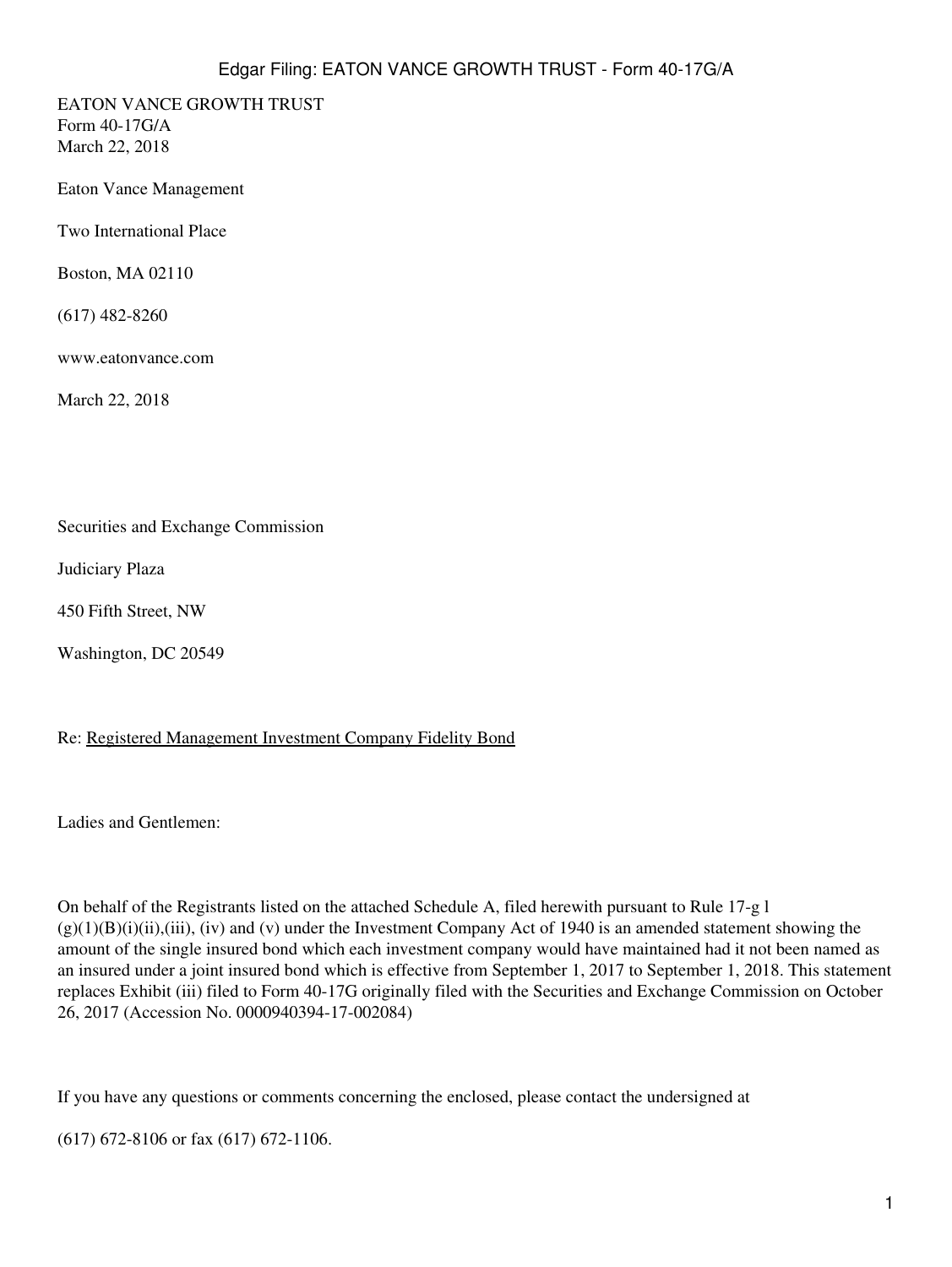Sincerely,

/s/ Jeremy McLeod

Jeremy McLeod

Vice President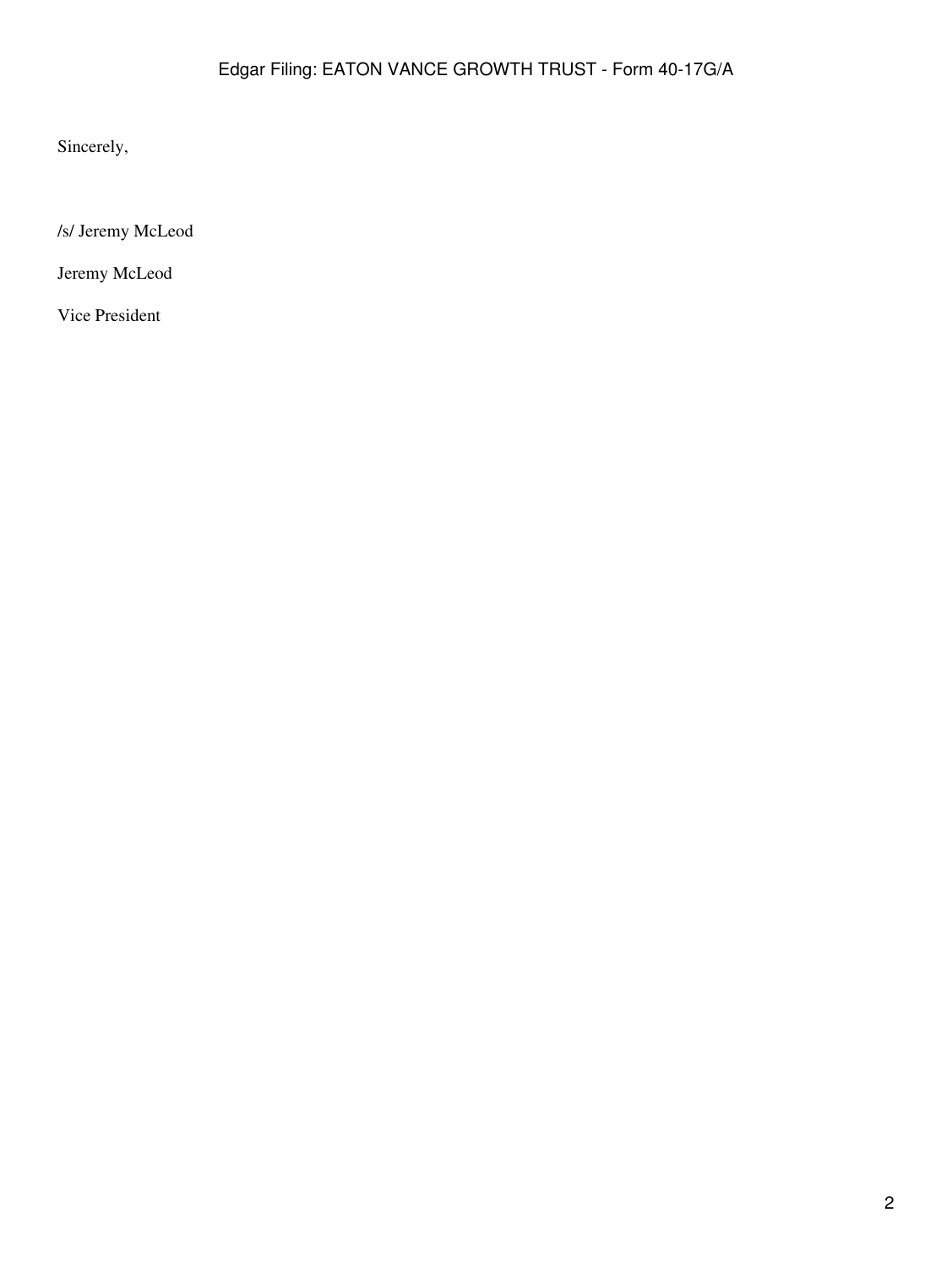### **Schedule A**

Eaton Vance Growth Trust, a series fund consisting of:

- · Eaton Vance-Atlanta Capital Focused Growth Fund
- Eaton Vance Atlanta Capital Select Equity Fund
- Eaton Vance-Atlanta Capital SMID-Cap Fund
- Eaton Vance Focused Global Opportunities Fund
- Eaton Vance Focused Growth Opportunities Fund
- · Eaton Vance Focused International Opportunities Fund
- Eaton Vance Focused Value Opportunities Fund
- Eaton Vance Greater China Growth Fund · Eaton Vance Hexavest Global Equity Fund
- Eaton Vance Hexavest International Equity Fund
- Eaton Vance International Small-Cap Fund · Eaton Vance Richard Bernstein All Asset Strategy Fund
- · Eaton Vance Richard Bernstein Equity Strategy Fund
- Eaton Vance Worldwide Health Sciences Fund

### Eaton Vance Investment Trust, a series fund consisting of:

- · Eaton Vance Floating Rate Municipal Income Fund
- · Eaton Vance Short Duration Municipal Opportunities Fund
- Eaton Vance National Limited Maturity Municipal Income Fund

Eaton Vance New York Municipal Opportunities Fund

### Eaton Vance Municipals Trust, a series fund consisting of:

- Eaton Vance Arizona Municipal Income Fund
- · Eaton Vance California Municipal Opportunities Fund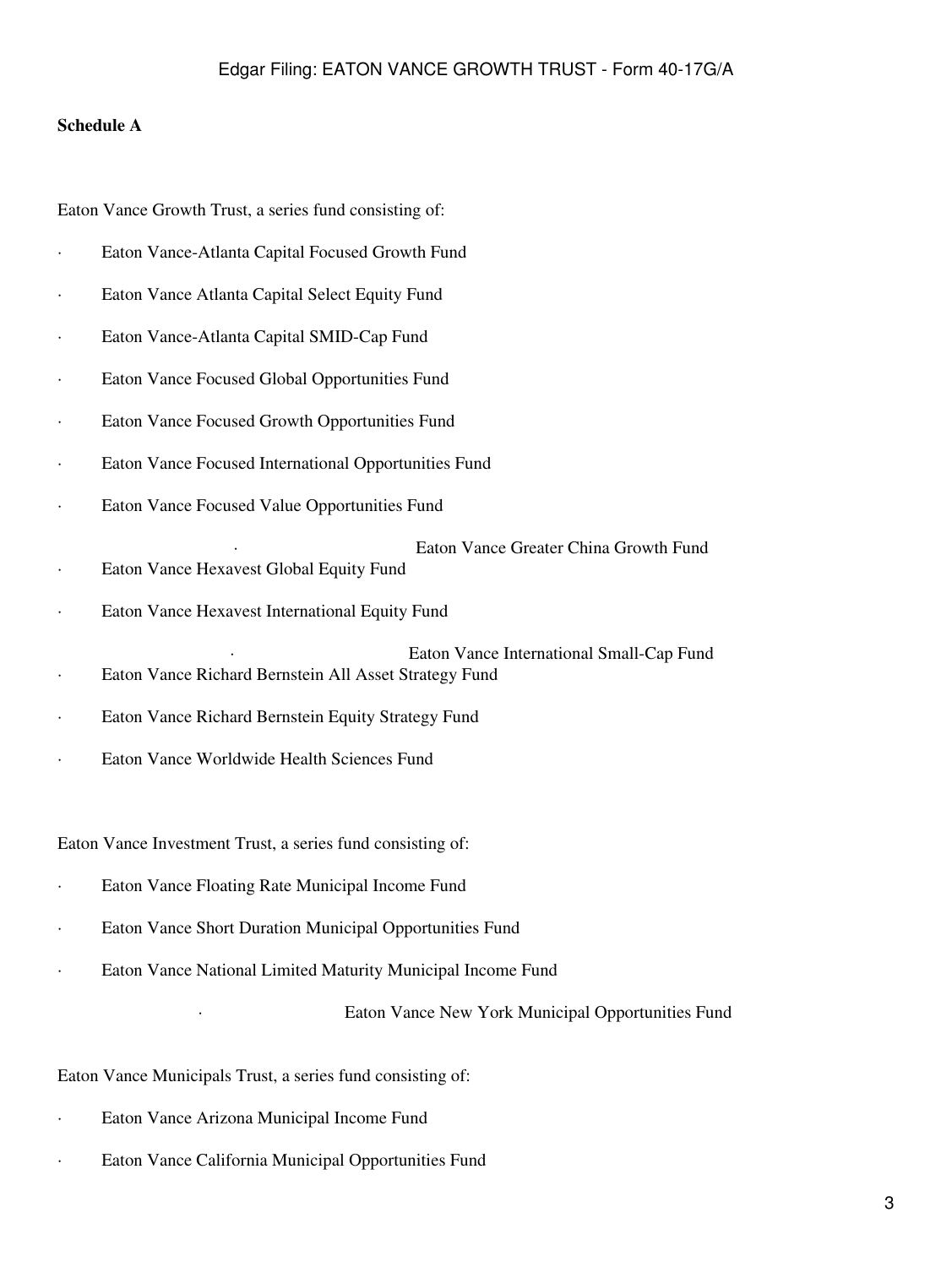| Eaton Vance Connecticut Municipal Income Fund    |
|--------------------------------------------------|
| Eaton Vance Georgia Municipal Income Fund        |
| Eaton Vance Maryland Municipal Income Fund       |
| Eaton Vance Massachusetts Municipal Income Fund  |
| Eaton Vance Minnesota Municipal Income Fund      |
| Eaton Vance Missouri Municipal Income Fund       |
| Eaton Vance Municipal Opportunities Fund         |
| Eaton Vance National Municipal Income Fund       |
| Eaton Vance New Jersey Municipal Income Fund     |
| Eaton Vance New York Municipal Income Fund       |
| Eaton Vance North Carolina Municipal Income Fund |
| Eaton Vance Ohio Municipal Income Fund           |
| Eaton Vance Oregon Municipal Income Fund         |
| Eaton Vance Pennsylvania Municipal Income Fund   |
| Eaton Vance South Carolina Municipal Income Fund |
| Eaton Vance Virginia Municipal Income Fund       |
|                                                  |

Eaton Vance Municipals Trust II, a series fund consisting of:

- · Eaton Vance High Yield Municipal Income Fund
- · Eaton Vance TABS Intermediate-Term Municipal Bond Fund
- · Eaton Vance TABS Short Term Municipal Bond Fund
- · Eaton Vance TABS 5-to-15 Year Laddered Municipal Bond Fund
- · Eaton Vance TABS 1-to-10 Year Laddered Municipal Bond Fund
- · Eaton Vance TABS 10-to-20 Year Laddered Municipal Bond Fund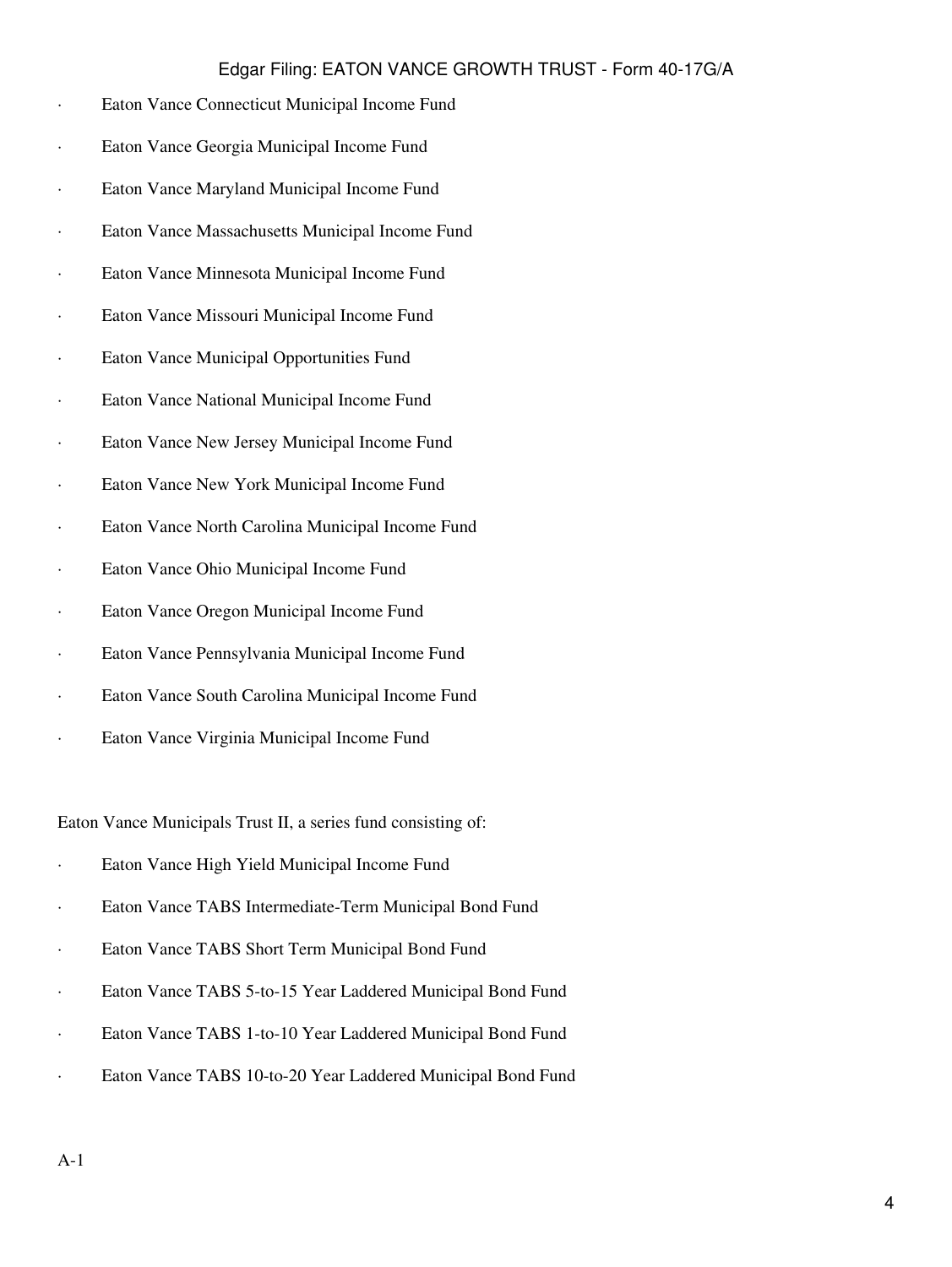Eaton Vance Mutual Funds Trust, a series fund consisting of:

Eaton Vance AMT-Free Municipal Income Fund Eaton Vance Diversified Currency Income Fund Eaton Vance Core Plus Bond Fund Eaton Vance Emerging and Frontier Countries Equity Fund

- Eaton Vance Emerging Markets Local Income Fund
- · Eaton Vance Floating-Rate Fund
- Eaton Vance Floating-Rate Advantage Fund
- Eaton Vance Floating-Rate & High Income Fund
- Eaton Vance Global Income Builder Fund
- · Eaton Vance Global Macro Absolute Return Fund
- Eaton Vance Global Macro Absolute Return Advantage Fund
- Eaton Vance Government Obligations Fund
- Eaton Vance High Income Opportunities Fund

Eaton Vance Multi-Strategy Absolute Return Fund Eaton Vance Multi-Strategy All Market Fund

· Parametric Commodity Strategy Fund

Parametric Dividend Income Fund Parametric Emerging Markets Fund

- Parametric Emerging Markets Core Fund
- Parametric International Equity Fund
- Parametric Tax-Managed International Equity Fund
- · Parametric Volatility Risk Premium-Defensive Fund
- Eaton Vance Stock Fund
- Eaton Vance Short Duration Government Income Fund
- Eaton Vance Short Duration High Income Fund · Eaton Vance Short Duration Strategic Income Fund
- Eaton Vance Tax-Managed Equity Asset Allocation Fund
- · Eaton Vance Tax-Managed Global Dividend Income Fund
- · Eaton Vance Tax-Managed Global Small Cap Fund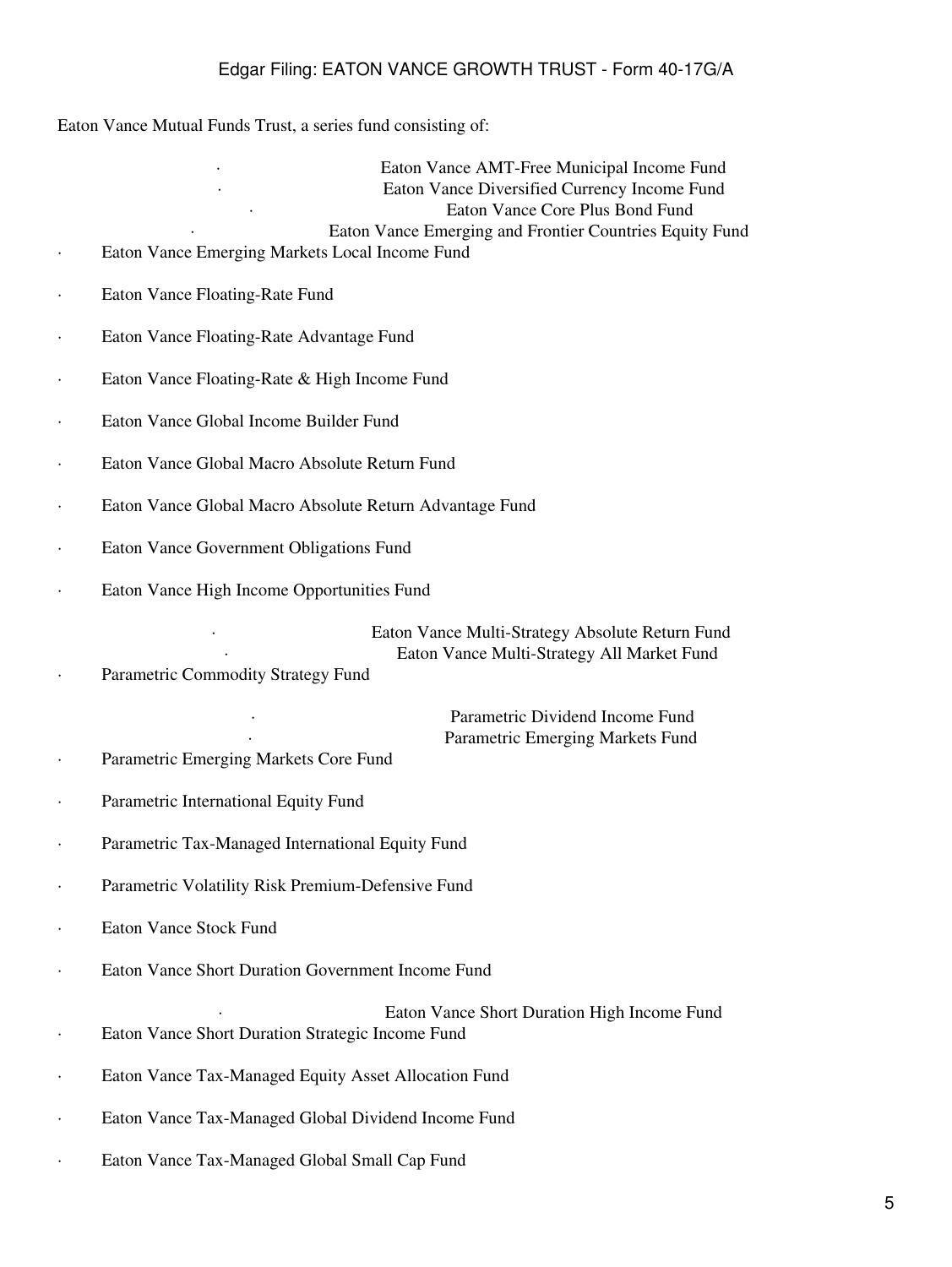- · Eaton Vance Tax-Managed Growth Fund 1.1
- · Eaton Vance Tax-Managed Growth Fund 1.2
- · Eaton Vance Tax-Managed Multi-Cap Growth Fund
- · Eaton Vance Tax-Managed Small-Cap Fund
- · Eaton Vance Tax-Managed Small-Cap Fund
- · Eaton Vance Tax-Managed Value Fund

Eaton Vance Series Fund, Inc., a series fund consisting of:

· Eaton Vance Emerging Markets Debt Opportunities Fund

Eaton Vance Series Trust, a series fund consisting of:

· Eaton Vance Tax-Managed Growth Fund 1.0

Eaton Vance Series Trust II, a series fund consisting of:

- · Eaton Vance Income Fund of Boston
- · Parametric Tax-Managed Emerging Markets Fund

A-2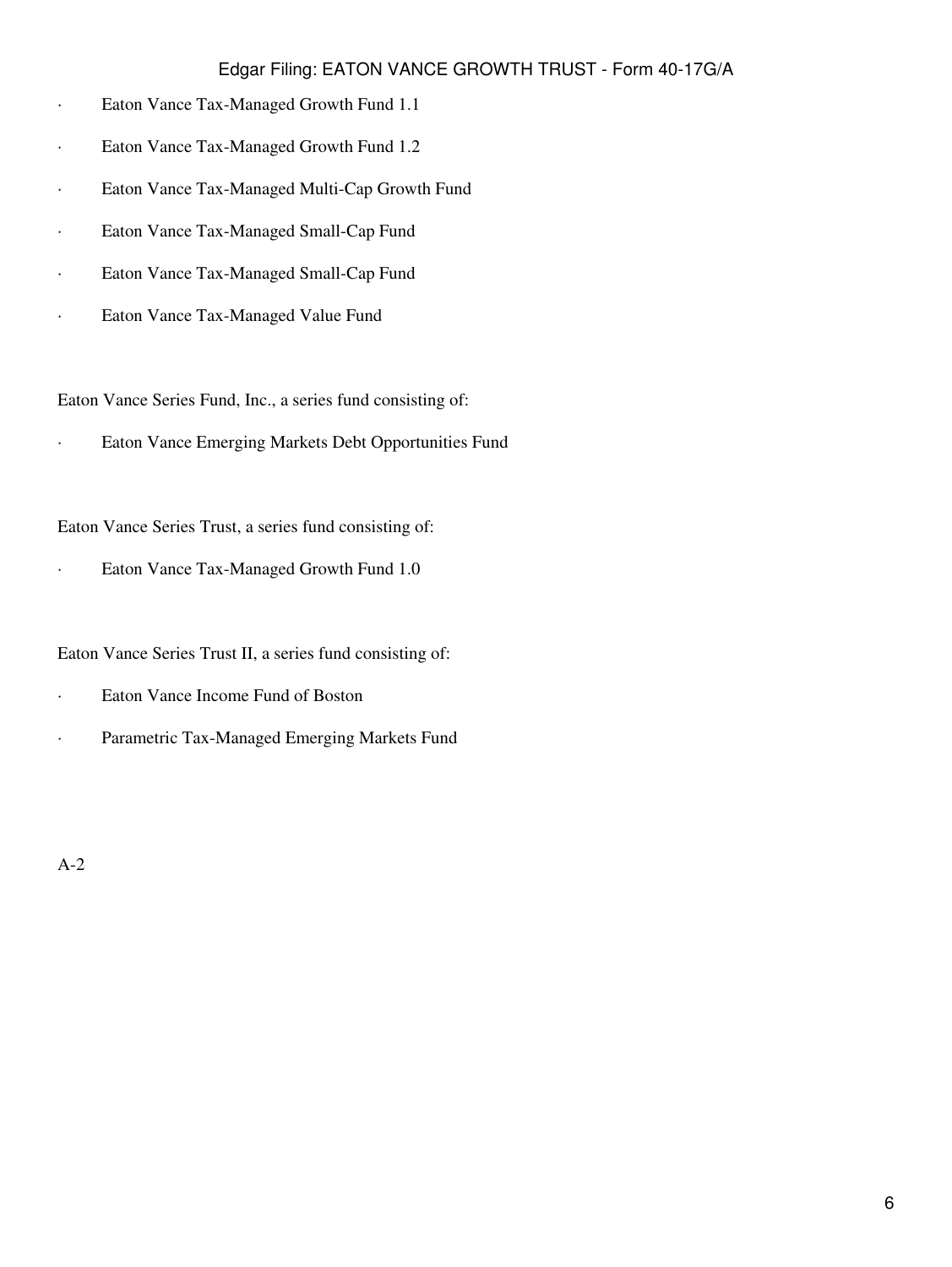Eaton Vance Special Investment Trust, a series fund consisting of:

- · Eaton Vance 1-to-10 Year Laddered Corporate Bond Fund
- Eaton Vance Balanced Fund
- · Eaton Vance Commodity Strategy Fund
- · Eaton Vance Dividend Builder Fund
- Eaton Vance Greater India Fund
- Eaton Vance Core Bond Fund
- · Eaton Vance Large-Cap Value Fund

Eaton Vance Growth Fund

Eaton Vance Multi-Sector Income Fund Eaton Vance Real Estate Fund Eaton Vance Hedged Stock Fund Eaton Vance Short Duration Inflation-Protected Income Fund

- · Eaton Vance Small-Cap Fund
- · Eaton Vance Global Small-Cap Fund
- · Eaton Vance Special Equities Fund

### Eaton Vance Variable Trust, a series fund consisting of:

Eaton Vance VT Floating-Rate Income Fund

Eaton Vance Next Shares Trust, a series fund consisting of:

- · Eaton Vance Balanced NextShares
- · Eaton Vance Global Income Builder NextShares
- · Eaton Vance Growth NextShares
- · Eaton Vance Large-Cap Value NextShares
- Eaton Vance Richard Bernstein All Asset Strategy NextShares
- · Eaton Vance Richard Bernstein Equity Strategy NextShares
- · Eaton Vance Stock NextShares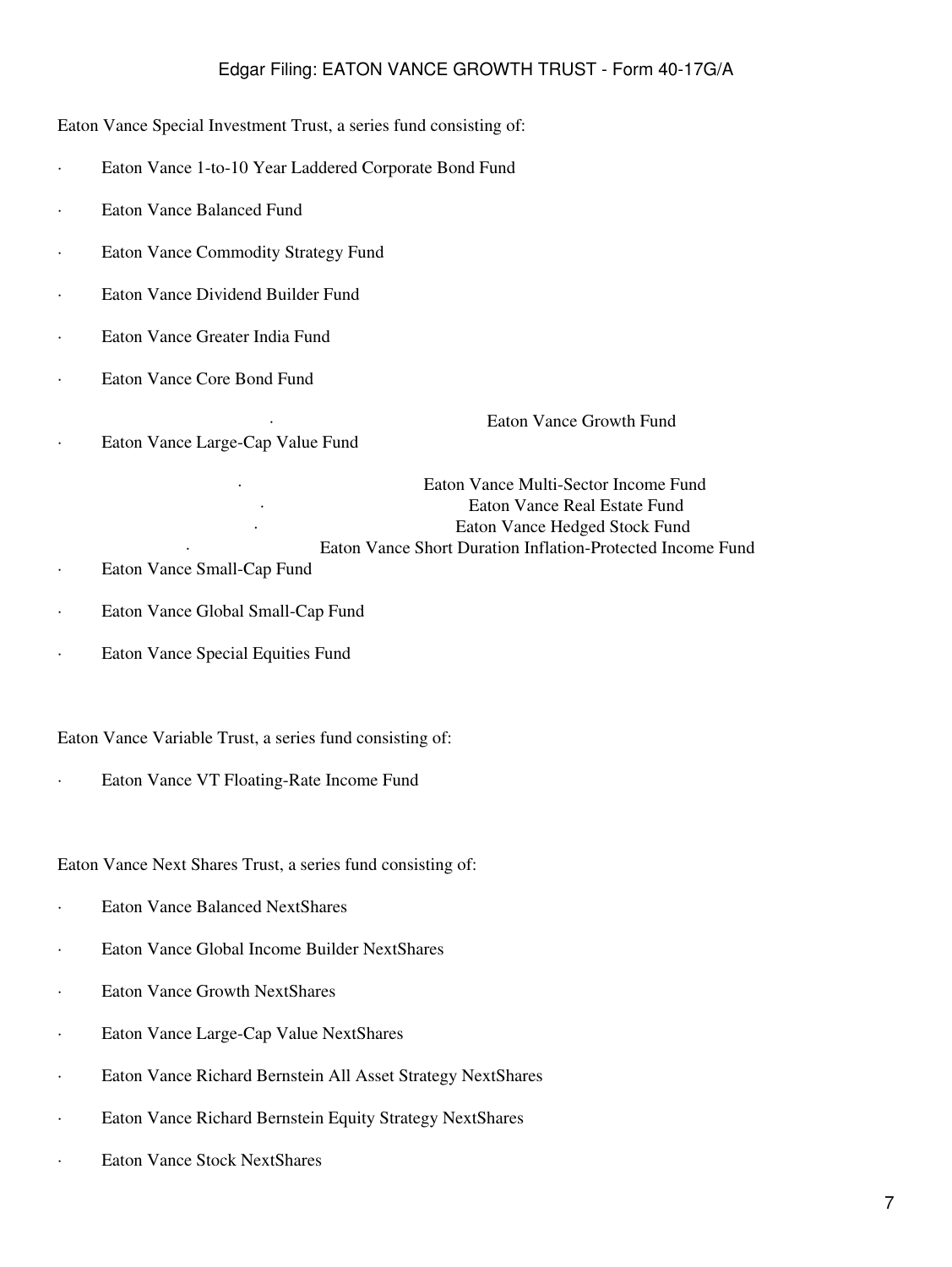- · Eaton Vance Small-Cap NextShares
- · Parametric Emerging Markets NextShares
- · Parametric International Equity NextShares

### Eaton Vance Next Shares Trust II, a series fund consisting of:

- · Eaton Vance Bond NextShares
- · Eaton Vance Floating-Rate NextShares
- · Eaton Vance Global Macro Absolute Return NextShares
- · Eaton Vance Government Obligations NextShares
- · Eaton Vance High Income Opportunities NextShares
- · Eaton Vance High Yield Municipal Income NextShares
- · Eaton Vance National Municipal Income NextShares
- · Eaton Vance Oaktree Diversified Credit NextShares
- · Eaton Vance TABS 5-to-15 Year Laddered Municipal Bond NextShares

A-3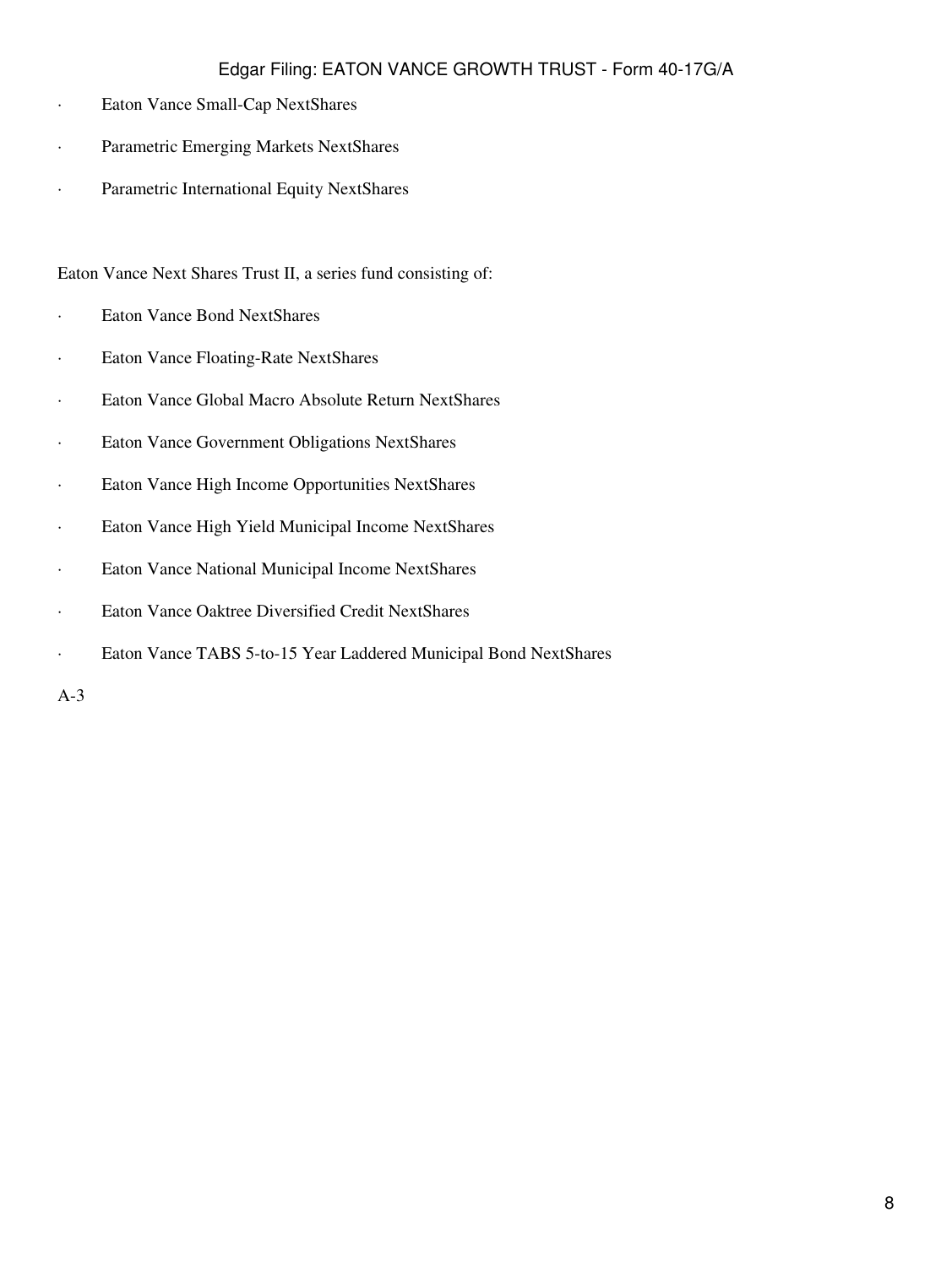Eaton Vance California Municipal Bond Fund Eaton Vance California Municipal Bond Fund II Eaton Vance California Municipal Income Trust Eaton Vance Enhanced Equity Income Fund Eaton Vance Enhanced Equity Income Fund II Eaton Vance Floating-Rate Income Plus Fund Eaton Vance Floating-Rate Income Trust Eaton Vance Floating-Rate 2022 Target Term Trust Eaton Vance High Income 2021 Target Term Trust Eaton Vance High Income 2022 Target Term Trust Eaton Vance Limited Duration Income Fund Eaton Vance Massachusetts Municipal Bond Fund Eaton Vance Massachusetts Municipal Income Trust Eaton Vance Michigan Municipal Bond Fund Eaton Vance Michigan Municipal Income Trust Eaton Vance Municipal Bond Fund Eaton Vance Municipal Bond Fund II Eaton Vance Municipal Income 2028 Term Trust Eaton Vance Municipal Income Trust Eaton Vance National Municipal Opportunities Trust Eaton Vance New Jersey Municipal Bond Fund Eaton Vance New Jersey Municipal Income Trust Eaton Vance New York Municipal Bond Fund Eaton Vance New York Municipal Bond Fund II